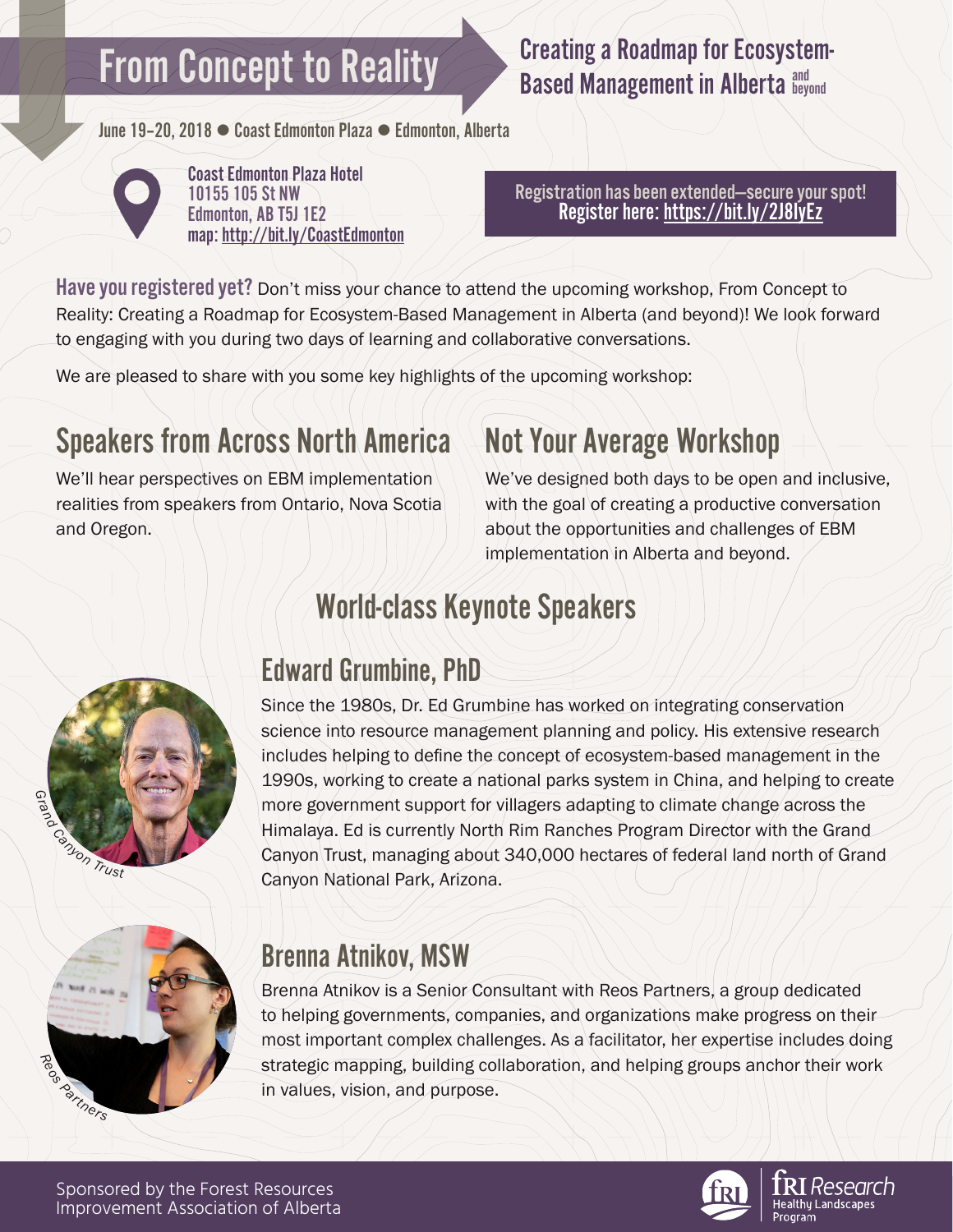We are excited to welcome world-class keynote speakers who will bring a breadth of expertise and perspectives to this workshop, fueling the conversations and collaborations throughout the two days.

## Matthew Pyper

Matthew Pyper is the Principal of Fuse Consulting, where he and his team focus on connecting knowledge to practice in the fields of forestry, conservation biology and land restoration. As a Forest Ecologist and Science Communicator, he has worked on over 150 knowledge exchange products designed to foster learning and dialogue about topics important to forest and land management. In 2017, he helped lead a series of dialogue sessions in Alberta and had the opportunity to document a wide range of perspectives related to the topic of Ecosystem-based Management.

### Laird Van Damme

Laird is co-owner of KBM Resources Group and an adjunct professor at Lakehead University. Laird's consulting work features forest inventory, audits, policy evaluations and management planning across several jurisdictions. Much of this work is related to advancing the practices and understanding of EBM. Laird will share his experiences with EBM implementation in Nova Scotia including the challenges encountered along the way.

### Shawn Morford

Shawn is the Executive Director of the Network of Oregon Watershed Councils. She is a leader in natural resource and rural development, with over 35 years of experience in collaboration and partnerships, organizational capacitybuilding, and designing and delivering educational programs to a wide range of audiences including non-profits, policy-makers, and Indigenous communities. Shawn is committed to cross-cultural communication and relationship building, which she regularly puts to work as a facilitator and leadership trainer. She will be sharing her experiences with EBM in the context of Oregon Watershed Councils.

### Mike Brienesse

Mike is a Silviculture Guide & Policy Advisor at Ontario's Ministry of Natural Resources and Forestry. His EBM journey began within the forest industry working to help guide policy development, eventually leading to his work with the Ontario Government developing policy guides for forest management. Mike's approach to EBM policy development is that it must be evidence-based, yet adopt a synthetic, pragmatic approach that recognizes the social, economic, and environmental values that must be carefully balanced. His experiences with EBM implementation in Ontario will highlight the process, lessons learned, and opportunities that may have been missed.

## Jean-Pierre Jetté

Jean-Pierre is a Sustainable Forest Management Strategic Advisor with Québec's Ministry of Forests, Wildlife and Parks. He has been with the Ministry since 1991, where he has been involved with providing on-the-ground guidance for EBM implementation and crafting EBM-related policy for 20 years. He sees EBM as a tool to help forest managers achieve their long-term sustainability goals in the safest, and sometimes cheapest, way. Jean-Pierre will be sharing the history of how Québec came to the decision to include EBM in the Forest Act of 2010—a process that

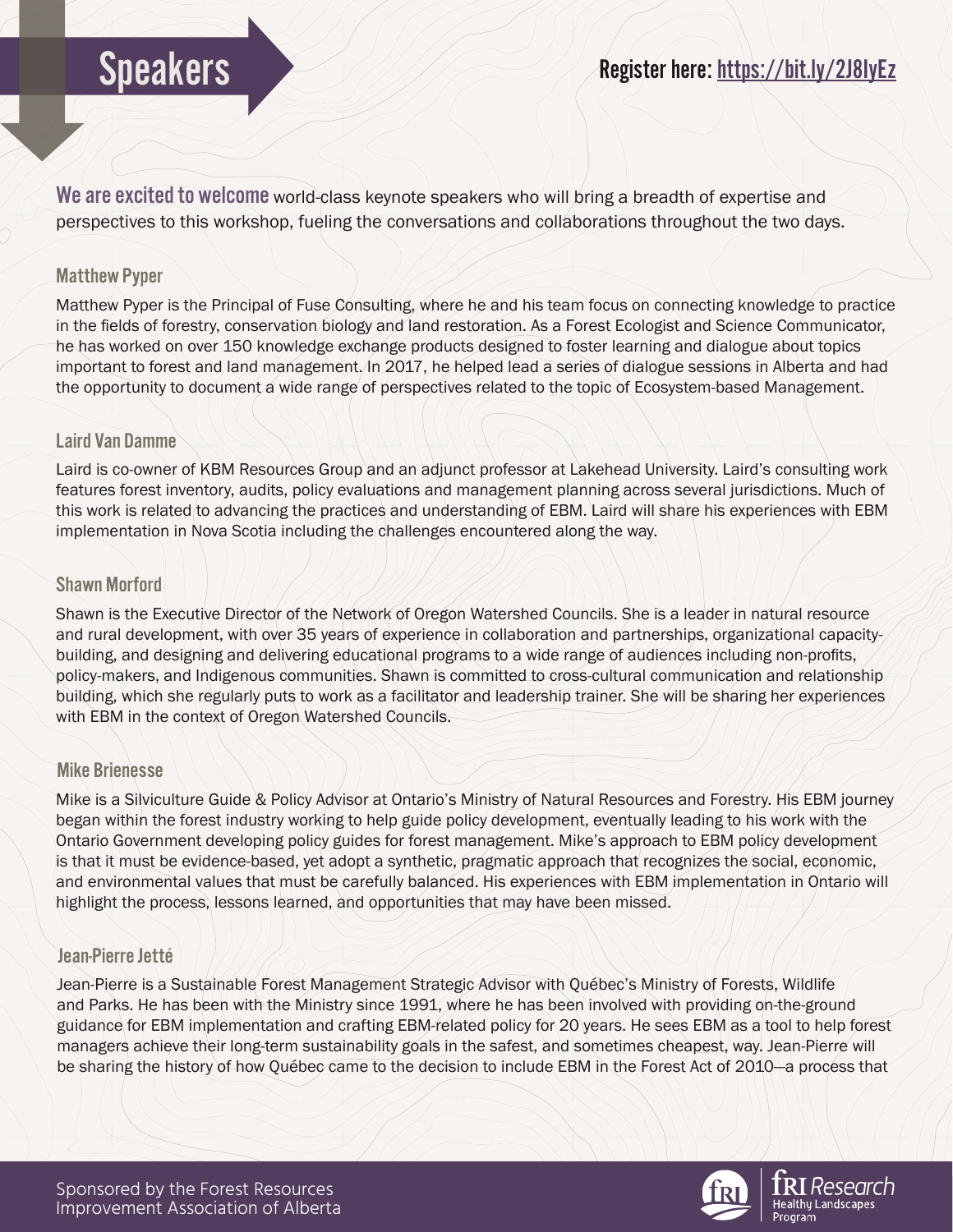# Agenda Register here: https://bit.ly/2J8IyEz

# Day 1

| 8:30  | <b>Welcome, Introductions &amp; Morning Show</b>                                                                                              |
|-------|-----------------------------------------------------------------------------------------------------------------------------------------------|
| 9:00  | Keynote Presentation and Q&A Session: EBM True Confessions and Lessons                                                                        |
|       | Learned - Dr. Edward Grumbine, Grand Canyon Trust, Flagstaff, Arizona.                                                                        |
| 9:45  | Presentation: Understanding Different Perspectives on EBM Through Dialogue -                                                                  |
|       | Matthew Pyper, Fuse Consulting, Edmonton, Alberta.                                                                                            |
| 10:00 | <b>Morning Break</b>                                                                                                                          |
| 10:30 | A Fishbowl Conversation about EBM Implementation Realities                                                                                    |
| 12:00 | Lunch                                                                                                                                         |
| 1:00  | <b>Understanding EBM Interpretation and Implementation Realities: Presentations</b><br>followed by a panel discussion                         |
|       | EBM Experiences in Ontario: Mike Brienesse, Silviculture Guide & Policy Advisor,<br><b>Ontario Ministry of Natural Resources and Forestry</b> |
|       | EBM Experiences in Québec: Jean-Pierre Jetté, Sustainable Forest Management                                                                   |
|       | Strategic Advisor, Québec Ministry of Forests, Wildlife and Parks                                                                             |
|       | EBM Experiences in Nova Scotia: Laird Van Damme, Senior Partner, KBM Resources                                                                |
|       | Group                                                                                                                                         |
|       | EBM Experiences in Oregon: Shawn Morford, Executive Director, Network of Oregon                                                               |
|       | Watersheds                                                                                                                                    |
| 2:30  | <b>Afternoon Break</b>                                                                                                                        |
| 3:00  | World Café Exercise: Looking Forward Together                                                                                                 |
| 4:00  | <b>World Café Check Back</b>                                                                                                                  |
| 5:00  | <b>Closing Conversation</b>                                                                                                                   |
| 5:30  | <b>Cash Bar and Networking</b>                                                                                                                |
|       | Day 2                                                                                                                                         |
|       |                                                                                                                                               |
|       |                                                                                                                                               |
| 8:30  | <b>Morning News</b>                                                                                                                           |
| 9:00  | Keynote Presentation: Solving Complex Problems Using Stretch Collaboration<br>Brenna Atnikov, REOS Partners, Calgary, Alberta.                |
| 10:00 | <b>Morning Break</b>                                                                                                                          |
| 10:30 | <b>Advancing the Conversation on EBM through Rapid Prototyping</b>                                                                            |
| 12:00 | Lunch                                                                                                                                         |
|       |                                                                                                                                               |

- 1:00 Open Space Group Session: *Identifying at least 10 actionable items in the Evolution of EBM in Alberta and beyond*
- 4:00 Open Space Gallery Walk
- 4:30 Closing Conversation